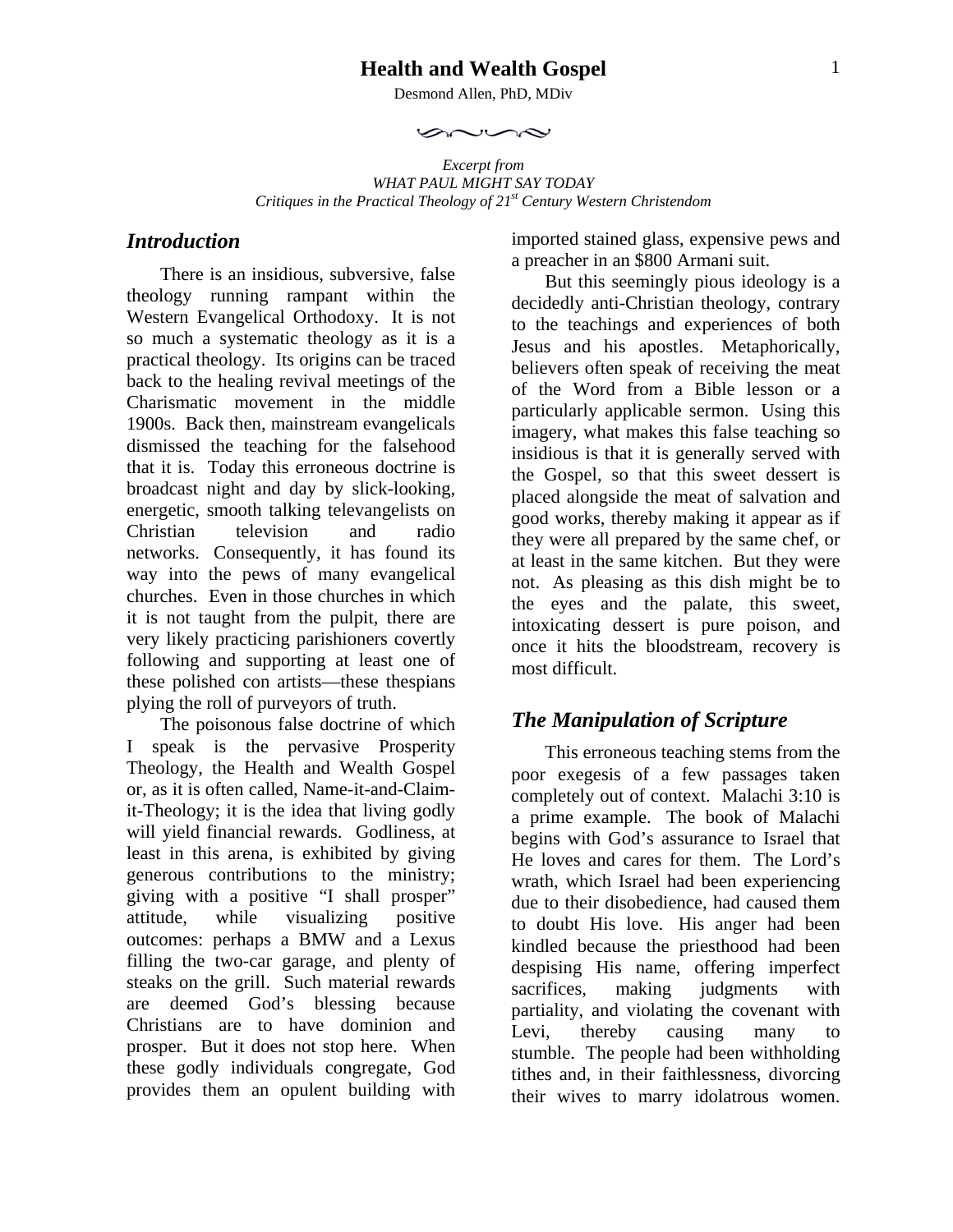When at last, they charged the Lord with being unjust, He promised to send a messenger to prepare the way before Him. But His presence will require judgment and change. In their sin they had lost trust in the Lord; they doubted that He would provide for their needs even if they were to keep His commandments. So He challenged them to put Him to the test. If they did so, the nations about them would understand that they have been blessed. Thus,

*Bring ye all the tithes into the storehouse, that there may be meat in mine house, and prove me now herewith, saith the LORD of hosts, if I will not open you the windows of heaven, and pour you out a blessing, that there shall not be room enough to receive it (Mal. 3:10).* 

To somehow derive from this specific reprimand and challenge to Israel the idea or conclusion that God will heap financial and material rewards on Christians who give heartily and envision a blessing is to twist the text in the manner of our enemy. At best, it is a prime display of ignorance, the epitome of a poorly executed exegesis leading to false doctrine. Certainly, it highlights the need for properly trained teachers—teachers who understand biblical theology and logical, historical, sound, hermeneutical and exegetical practices.

A couple of other passages aptly maligned to fit the purposes of these false teachers are Matthew 25:14-30, the parable of the talents, and John 10:10, in which Jesus explains that he has come to give life and to give it more abundantly. While the false teachers take the Malachi passage out of context and give application to those to whom it does not belong, they attempt to apply these passages from the Gospels to something to which they do not reference: namely the material world. Each of these passages speaks to spiritual life: one, the multiplication of eternal rewards upon the correct use of spiritual gifts; the other, the absolute, eternal fulfillment and contentment attained in the new birth. Again, the misapplication of these simple passages underscores the need for a sound theological education.

*"My God shall supply all your need according to His riches in glory by Christ Jesus" (Phil. 4:19),* is yet another favorite passage among these treasure seekers. Here the issue is, what exactly is *"all your need"*? Do we need the BMW and Lexus? Must we have the grilled steaks? Just because the passage explains the means by which our Lord will supply our need, that is "His riches in glory" does not translate into our being lavished with riches in our temporal, non-glorious environment.

As for needs and the desire for financial rewards, I believe the Apostle Paul's words speak for themselves: *"godliness with contentment is great gain. For we brought nothing into the world, and we can take nothing out of it. But if we have food and clothing, we will be content with that" (1 Tim. 6:6-8 NIV).*

Jesus also addressed this concept of God's supplying our needs. In the same context, he warned against the desire for wealth and material possessions, for those with a heart toward such things cannot have a heart toward God. As we read our Lord's sermon, let's pay special attention to what he identifies as our needs. Somehow he overlooked the finer things of life: a golden chariot with a stable of fine horses, fancy, colorful togas, a spacious home with an atrium, courtyard, and garden. Instead, He pointed out that all these finer things possessed by King Solomon were no match for the beauty and fulfilled needs of even a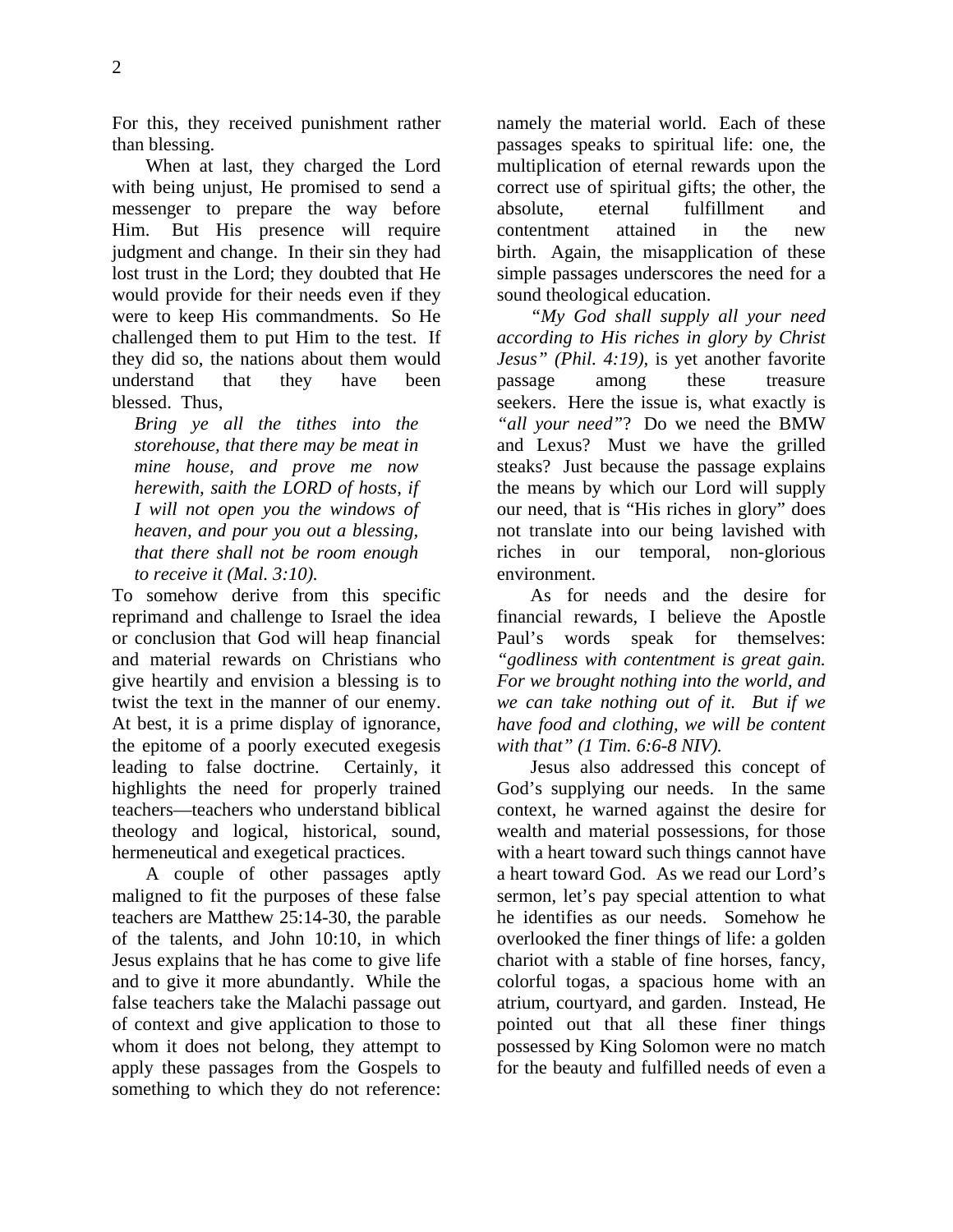wild flower. Like Paul, Jesus' words speak for themselves.

*Do not store up for yourselves treasures on earth, where moths and vermin destroy, and where thieves break in and steal. But store up for yourselves treasures in heaven, where moths and vermin do not destroy, and where thieves do not break in and steal. For where your treasure is, there your heart will be also.* 

*The eye is the lamp of the body. If your eyes are healthy, your whole body will be full of light. But if your eyes are unhealthy, your whole body will be full of darkness. If then the light within you is darkness, how great is that darkness!* 

*No one can serve two masters. Either you will hate the one and love the other, or you will be devoted to the one and despise the other. You cannot serve both God and money (Mat. 6:24).* 

*Therefore I tell you, do not worry about your life, what you will eat or drink; or about your body, what you will wear. Is not life more than food, and the body more than clothes? Look at the birds of the air; they do not sow or reap or store away in barns, and yet your heavenly Father feeds them. Are you not much more valuable than they? Can any one of you by worrying add a single hour to your life? (Matt. 6:19-27 NIV).* 

Yet another favored passage for these teachers of wealth is 3 John 2, *"Beloved, I wish above all things that thou may prosper and be in health, even as thy soul prosper."* This does not even deserve a rebuttal. One can grow weary of such misapplication of Scripture. It is an embarrassment to the faith that those calling themselves Bible teachers would contort Holy Scriptures in such a manner, thereby giving credence to the naysayers who discount the Bible as something that says anything you want it to say. I say woe unto you thespians of theology, you manipulative preachers who entice the naïve to give you their hard earned money for the promise of more.

The reader might wonder how it is that I, the author of this treatise, can speak so condemningly of the teachers of this seemingly innocuous Prosperity Theology, calling them con artists, thespians and energetic smooth talkers. If you have this concern, I direct you to Paul's words to Timothy concerning an issue not dissimilar to this: that of wealth, and godliness, and financial gain. Speaking to slaves and masters, fellow believers in Christ, he admonished them to treat each other with respect and to have each other's welfare in mind. Very harsh words are given to those who have come to think that godliness is a means to financial gain.

*If anyone teaches otherwise and does not agree to the sound instruction of our Lord Jesus Christ and to godly teaching, they are conceited and understand nothing. They have an unhealthy interest in controversies and quarrels about words that result in envy, strife, malicious talk, evil suspicions and constant friction between people of corrupt mind, who have been robbed of the truth and who think that godliness is a means to financial gain (1 Tim 6:3-5).* 

### *An Exhibition of Satan's Subtlety*

While this seductive theology ostensibly promotes godliness, in reality, it advances a lie of Satan. These misapplications and distortions of Scripture are crafted with the same subtlety as Satan's plea to Eve, *"Yea, hath God said . . . ?"* Yea, hath not God said He will fill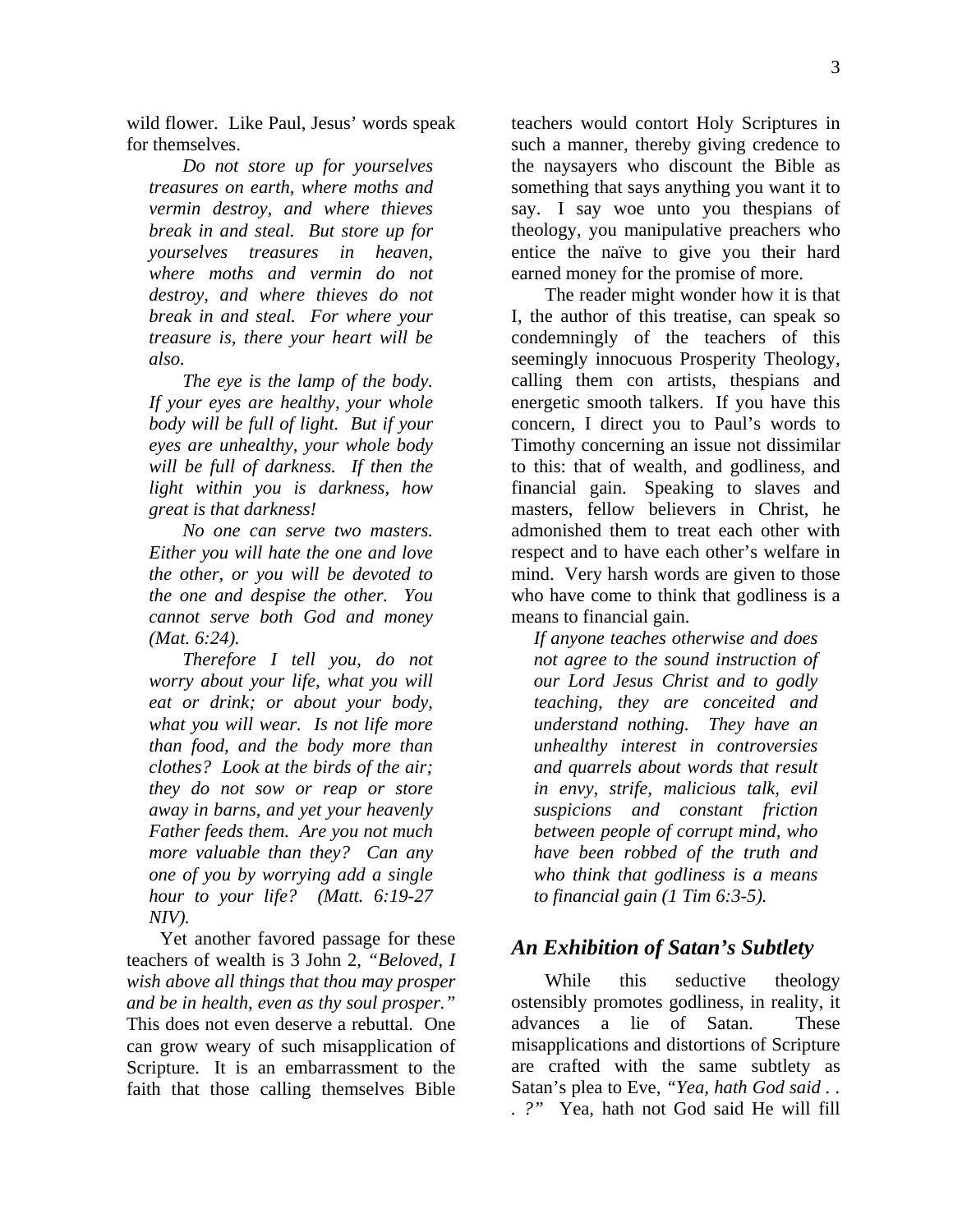your storehouses? Lavish you with riches? Build you a city with streets of gold? Give

you all the desires of your heart? Yea, hath not God told you this?

Did not Jesus warn that we cannot serve God and money (Matt. 6:24), that the deceitfulness of riches chokes the Word (Matt. 13:22), and that it is very hard for those who trust in riches to enter the kingdom (Mk. 10:23)? And did not Paul warn against those who would pursue these lies and distortions?

*Those who want to get rich fall into temptation and a trap and into many foolish and harmful desires that plunge people into ruin and destruction. For the love of money is a root of all kinds of evil. Some people, eager for money, have wandered from the faith and pierced themselves with many grief's (1 Tim. 6:9-10 NIV).* 

### *Our Father will Provide*

Unlike Israel (which had lost faith in God's willingness to provide) in the time of Malachi, we must trust in our Father's ability and desire to provide for us. Continuing his sermon, Jesus exhorted:

*And why do you worry about clothes? See how the flowers of the field grow. They do not labor or spin. Yet I tell you that not even Solomon in all his splendor was dressed like one of these. If that is how God clothes the grass of the field, which is here today and tomorrow is thrown into the fire, will He not much more clothe you you of little faith? So do not worry, saying, 'What shall we eat?' or 'What shall we drink?' or 'What shall we wear?' For the pagans run after all these things, and your heavenly Father knows that you need them. But seek first His kingdom and His righteousness, and all these* 

*things will be given to you as well. Therefore do not worry about tomorrow, for tomorrow will worry about itself. Each day has enough trouble of its own (Matt. 6:28-34 NIV).* 

This unfounded inappropriate expectation of financial gain, hidden under the guise of righteousness, positive thinking and an ill-motivated generosity toward the ministry (reminiscent of Ananias and Sapphira, Acts 5) is nothing short of false teaching and erroneous behavior. Not only is such a desire for earthly wealth warned against time and again, it runs completely contrary to what we should truly expect as believers living in the last days. Rather than being showered with financial gain, Paul's counsel to Timothy was that those who would *"live a godly life in Christ Jesus will be persecuted" (2 Tim. 3:12 NIV).*

# *Do not be deceived*

It is worth reading a passage of 2 Timothy 3, with a view toward these false teachers of Prosperity Theology. Is it not they of whom Paul is speaking? Certainly a good case could be made for it. The similarities are striking. We are in the last days. In many respects, these profit seekers seem to fit the bill. On the surface they appear to be godly but the true power of godliness, that is, sanctification, they deny. They weasel their way into homes and lead astray the gullible who, in their ignorance, are always looking for their ship to come in, always looking for the answer to comfort and happiness. While the righteous suffer persecution these deceivers advance their evil ploy, stubbornly denying the truth.

*But mark this: There will be terrible times in the last days. People will be lovers of themselves, lovers of money, boastful, proud, abusive,*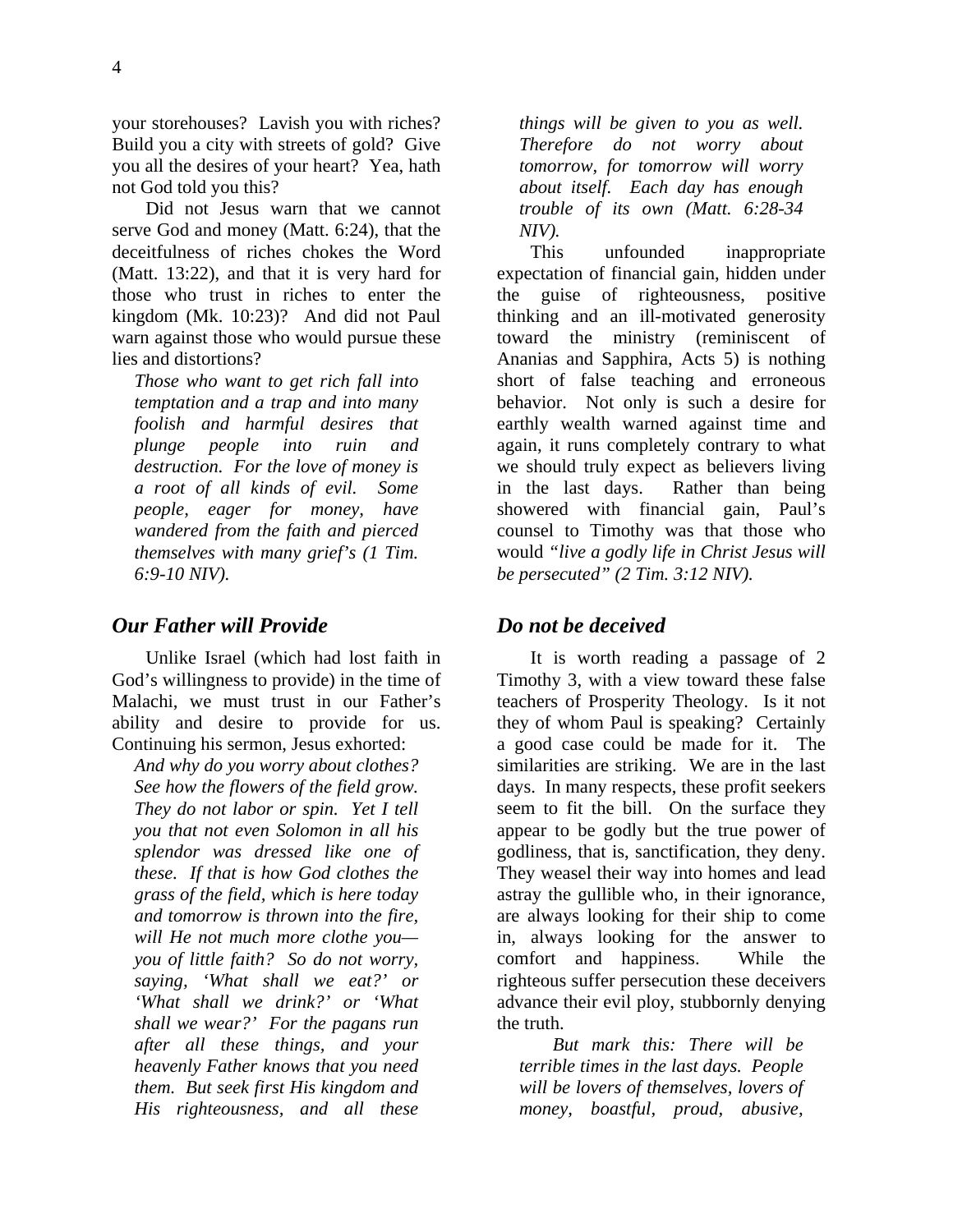*disobedient to their parents, ungrateful, unholy, without love, unforgiving, slanderous, without selfcontrol, brutal, not lovers of the good, treacherous, rash, conceited, lovers of pleasure rather than lovers of God—having a form of godliness but denying its power. Have nothing to do with such people.* 

*They are the kind who worm their way into homes and gain control over gullible women, who are loaded down with sins and are swayed by all kinds of evil desires, always learning but never able to come to a knowledge of the truth. Just as Jannes and Jambres opposed Moses, so also these teachers oppose the truth. They are men of depraved minds, who, as far as the faith is concerned, are rejected. But they will not get very far because, as in the case of those men, their folly will be clear to everyone (2 Tim. 3:1-9 NIV).* 

In his first letter to Timothy, having described and warned of those who viewed godliness as a means to gain, Paul strongly warned him to get as far away from such teaching and practice as possible. Go in the exact opposite direction, and rather, pursue true godliness.

*But you, man of God, flee from all this, and pursue righteousness, godliness, faith, love, endurance and gentleness. Fight the good fight of the faith. Take hold of the eternal life to which you were called when you made your good confession in the presence of many witnesses (1 Tim. 6:11-12 NIV).*

The same charge holds true today. True believers must dissociate themselves from these imposters. We must not let our names be associated with them. We must not give them credence.

#### *Wealth itself is not the issue*

In closing this, the first letter, Paul makes it clear that riches themselves are not at issue. Nor is it that he expects everyone to be without wealth. He has simply said that the pursuit of riches, as a goal of life, is an issue. Viewing godliness as a means to riches is an issue.

Those who have been blessed with wealth have several responsibilities. This wealth must not go to their heads. They must remain humble. They must not assume their riches are a sure thing, something in which they can safely place their future. God alone is their hope. The good works and generosity of the rich must abound without expectation. By this, their future rewards, their real treasures, and life abundant, are assured.

*Command those who are rich in this present world not to be arrogant nor to put their hope in wealth, which is so uncertain, but to put their hope in God, who richly provides us with everything for our enjoyment. Command them to do good, to be rich in good deeds, and to be generous and willing to share. In this way they will lay up treasure for themselves as a firm foundation for the coming age, so that they may take hold of the life that is truly life (1 Tim. 6:17-18 NIV).* 

### *A final admonition*

So urgent is this warning, against viewing godliness as a means to riches, that Paul repeats himself, giving Timothy yet another admonition to distance himself from these false teachings, these vendors of insight to understanding.

*Timothy, guard what has been entrusted to your care. Turn away from godless chatter and the opposing ideas of what is falsely called knowledge, which some have professed*